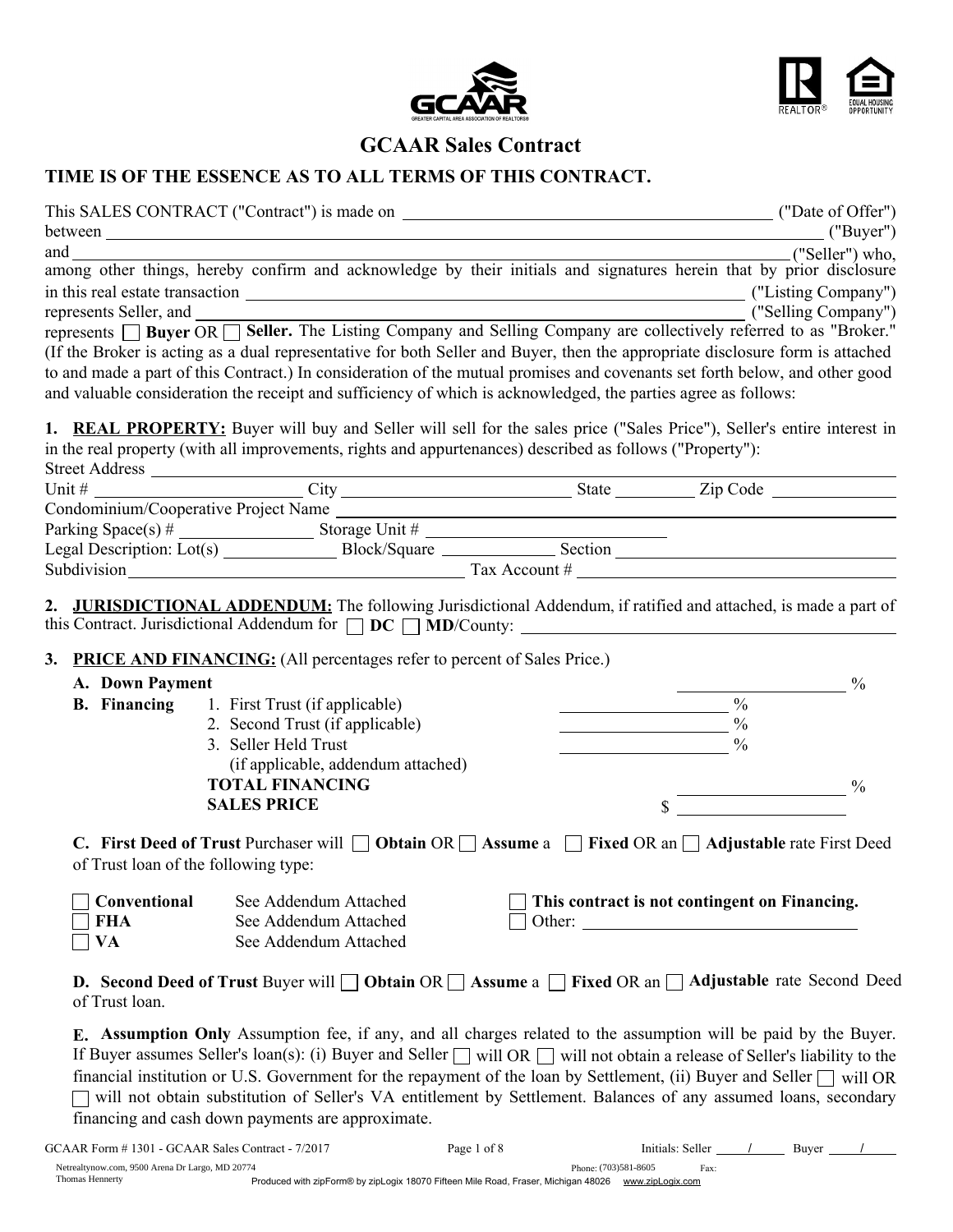4. **DEPOSIT:** Buyer's deposit ("Deposit") in the amount of shall be held  $\frac{1}{2}$  by  $\frac{1}{2}$  buyer surfaces (Beposit ) in the amount of  $\frac{1}{2}$  ("Escrow Agent"). Buyer  $\Box$  has delivered the Deposit OR  $\Box$  Buyer will deliver the Deposit within days after Date of Ratification. (If the Property is in Maryland and Broker is the Escrow Agent, the Deposit must be delivered to Escrow Agent within 3 days of the Date of Ratification.) The Deposit will be placed in an escrow account of the Escrow Agent after Date of Ratification in conformance with the . laws and regulations of the appropriate jurisdiction and/or, if VA financing applies, as required by Title 38 of the U.S. Code. This account may be interest bearing and all parties waive any claim to interest resulting from the Deposit. The Deposit will be held in escrow until: (i) credited toward the Sales Price at Settlement; (ii) all parties have agreed in writing as to its disposition; (iii) a court of competent jurisdiction orders disbursement and all appeal periods have expired; or, (iv) disposed of in any other manner authorized by the laws and regulations of the appropriate jurisdiction. Seller and Buyer agree that Escrow Agent will have no liability to any party on account of disbursement of the Deposit or on account of failure to disburse the Deposit, except in the event of the Escrow Agent's gross negligence or willful misconduct.

5. FUNDS DUE AT SETTLEMENT: The balance of the funds due at Settlement from Buyer and/or Seller will be paid on or before the Settlement Date. Buyer and/or Seller shall verify with Settlement Agent how funds due at Settlement are to be paid. An assignment of funds shall not be used without prior written consent of all parties to the transaction.

|         | 6. <b>SETTLEMENT:</b> Seller and Buyer will perform in accordance with the terms of this Contract ("Settlement") on           |
|---------|-------------------------------------------------------------------------------------------------------------------------------|
|         | ("Settlement Date") except as otherwise provided in this Contract. Buyer                                                      |
| selects | ("Settlement Agent") to conduct the Settlement. Buyer agrees to                                                               |
|         | contact the Settlement Agent within 10 Days after the Date of Ratification to schedule Settlement and to place a title order. |

7. PROPERTY MAINTENANCE AND CONDITION: Except as otherwise specified herein, Seller will deliver the Property at Settlement vacant, free and clear of trash and debris, broom clean and in substantially the same physical condition to be determined as of  $\square$  Date of Offer OR  $\square$  Date of home inspection OR  $\square$  Other:

. Seller will have all utilities in service through Settlement or as otherwise agreed. Buyer and Seller will not hold the Broker liable for any breach of this paragraph.

Buyer acknowledges, subject to Seller acceptance, that this Contract may be contingent upon home inspection(s) and/or other inspections to ascertain the physical condition of the Property. If Buyer desires one or more inspection contingencies, such contingencies must be included in an addendum to this Contract.

 $\Box$  This Contract is contingent upon home inspection(s) and/or other inspections. (Addendum Attached) OR

 $\Box$  Buyer declines the opportunity to make Contract contingent upon home inspection(s) and/or other inspections.

Buyer acknowledges that except as otherwise specified in this Contract, the Property, including electrical, plumbing, existing appliances, heating, air conditioning, equipment and fixtures shall convey in its AS-IS CONDITION as of the date specified above. Buyer further acknowledges that neither the Brokers and/or their agents nor subagents are responsible for Property defects.

8. ACCESS TO PROPERTY: Seller will provide the Broker, Buyer, inspectors representing Buyer and representatives of lending institutions for Appraisal purposes reasonable access to the Property to comply with this Contract. In addition, Buyer and/or Buyer's representative will have the right to make a final inspection within 5 days prior to Settlement and/or occupancy, unless otherwise agreed to by Buyer and Seller.

9. INCLUSIONS/EXCLUSIONS: The Property includes the personal property and fixtures as defined and identified in the attached Inclusions/Exclusions Disclosure and Addendum.

| 10. HOME WARRANTY: $\Box$ Yes OR $\Box$ No |                                                                                            |  |
|--------------------------------------------|--------------------------------------------------------------------------------------------|--|
|                                            | Home warranty policy paid for and provided at Settlement by: $\Box$ Buyer OR $\Box$ Seller |  |
| Cost not to exceed \$                      | . Warranty provider to be                                                                  |  |
|                                            |                                                                                            |  |

Produced with zipForm® by zipLogix 18070 Fifteen Mile Road, Fraser, Michigan 48026 www.zipLogix.com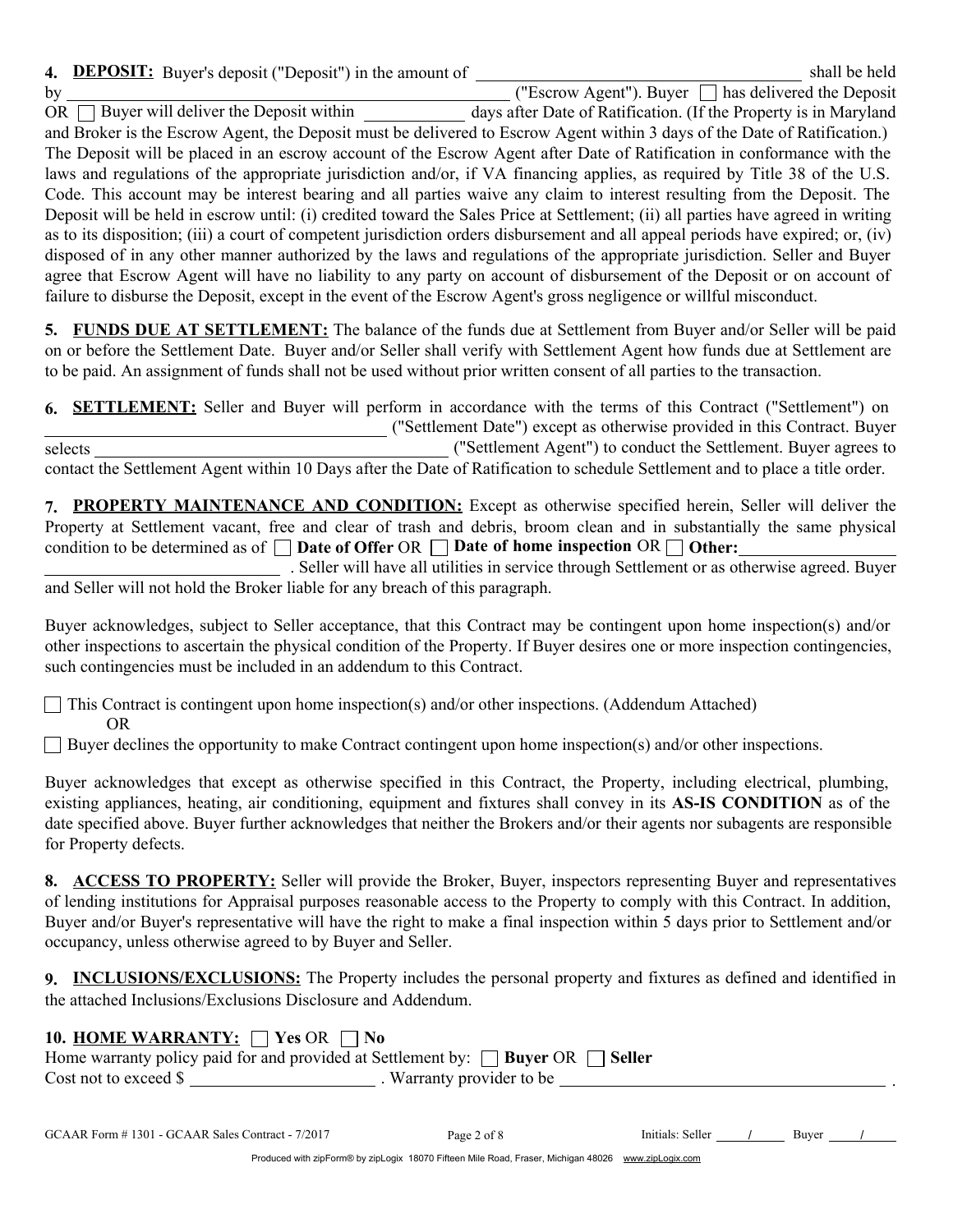11. BUYER'S REPRESENTATIONS: Buyer  $\Box$  will OR  $\Box$  will not occupy the Property as Buyer's principal residence. Unless specified in a written contingency, neither this Contract nor the financing is dependent or contingent on the sale and settlement or lease of other real property. The Selling Company  $\Box$  is OR  $\Box$  is not authorized to disclose to the Listing Company, Seller and any lender the appropriate financial or credit information statement provided to the Selling Company by Buyer. Buyer acknowledges that Seller is relying upon all of Buyer's representations, including without limitation, the accuracy of financial or credit information given to Seller, Broker or the Lender by Buyer.

12. WOOD-DESTROYING INSECT INSPECTION: Buyer at Buyer's expense (except under VA financing, then at Seller's expense) may choose to obtain a wood-destroying insect inspection of the Property by a licensed pest control firm. If Buyer elects to do so, Buyer will furnish to Seller a written report from the licensed pest control firm dated not more than 60 days prior to Settlement showing that all dwelling(s) and/or garage(s) within the Property are free of visible evidence of any wood-destroying insects, and free from visible insect damage. Any treatment and/or repairs for damage recommended in the licensed pest control firm's report will be made at Seller's expense. Said treatment shall be completed by a licensed pest control firm and said repairs shall be completed by a contractor licensed in the appropriate jurisdiction.

13. LEAD-BASED PAINT REGULATIONS: Federal law requires sellers of properties built before 1978 to provide buyers with the required federal disclosure regarding lead paint (GCAAR form "Lead Paint--Federal Disclosure") and the EPA pamphlet "Protect Your Family from Lead in Your Home". In addition, for District of Columbia properties built before 1978, sellers are required to provide buyers the District of Columbia Lead Disclosure (GCAAR form "Lead Paint--DC Disclosure"). A seller who fails to provide the required local and federal lead-based paint forms, including the EPA pamphlet, may be liable under the law for three times the amount of damages and may be subject to both civil and criminal penalties. Seller and any agent involved in the transaction are required to retain a copy of the completed lead-based paint disclosure forms for a period of six (6) years following the date of Settlement. If the dwelling(s) was built prior to 1978 or if the building date is uncertain and the Property is not exempt from the Residential Federal Lead-Based Paint Hazard Reduction Act of 1992, this Contract is voidable by Buyer until Buyer acknowledges receipt of the required federal lead-based paint form, including the EPA pamphlet, and DC Lead Disclosure if applicable, and has either taken the opportunity to incorporate a Lead-Based Paint Inspection contingency or waived such right. Buyer retains the right to unconditionally, and without risk of loss of Deposit or other adverse effects, declare Contract void until said acknowledgement occurs. Seller and Buyer acknowledge by their respective initials below that they have read and understand the provisions of this paragraph.

 $\frac{1}{\sqrt{2\pi}}$  /  $\frac{1}{\sqrt{2\pi}}$  Seller's Initials  $\frac{1}{\sqrt{2\pi}}$  /  $\frac{1}{\sqrt{2\pi}}$  Buyer's Initials

Completed Lead-Based Paint forms are attached. Yes No N/A

In accordance with the Lead Renovation, Repair and Painting Rule ("RRP") as adopted by the Environmental Protection Agency ("the EPA"), effective April 22, 2010, if the improvements on the Property were built before 1978, contractor(s) engaged by Seller to renovate, repair or paint the Property must be certified by the EPA where such work will disturb more than six square feet of lead-based paint per room for interior projects, more than 20 square feet of lead-based paint for any exterior project, or includes window replacement or demolition ("Covered Work"). Before and during any Covered Work, contractor(s) must comply with all requirements of the RRP. A seller who personally performs any Covered Work on a rental property is required to be certified by the EPA prior to performing such Covered Work. No certification is required for a seller who personally performs Covered Work on a seller's principal residence. However, seller has the ultimate responsibility for the safety of seller's family or children while performing such Covered Work. For detailed information regarding the RRP, Seller should visit http://www2.epa.gov/lead/renovation-repair-and-painting-program . The Seller and Buyer acknowledge that they have read and understand the provisions of this section. / Seller's Initials \_\_\_\_\_\_\_\_\_ / \_\_\_\_\_\_\_\_ Buyer's Initials

14. FINANCING APPLICATION: If this Contract is contingent on financing, Buyer will make written application for the Specified Financing and any Lender required property insurance no later than 7 days after the Date of Ratification. Buyer grants permission for the Selling Company and the Lender to disclose to the Listing Company and Seller general information about the progress of the loan application and loan approval process. If Buyer fails to settle except due to any Default by Seller, then the provisions of the DEFAULT paragraph shall apply. Seller agrees to comply with reasonable Lender requirements except as otherwise provided in the LENDER REQUIRED REPAIRS paragraph of the applicable financing contingency addendum.

| GCAAR Form #1301 - GCAAR Sales Contract - 7/2017 | Page 3<br>ot 8 | Initials: Seller | Buver |  |
|--------------------------------------------------|----------------|------------------|-------|--|
|                                                  |                |                  |       |  |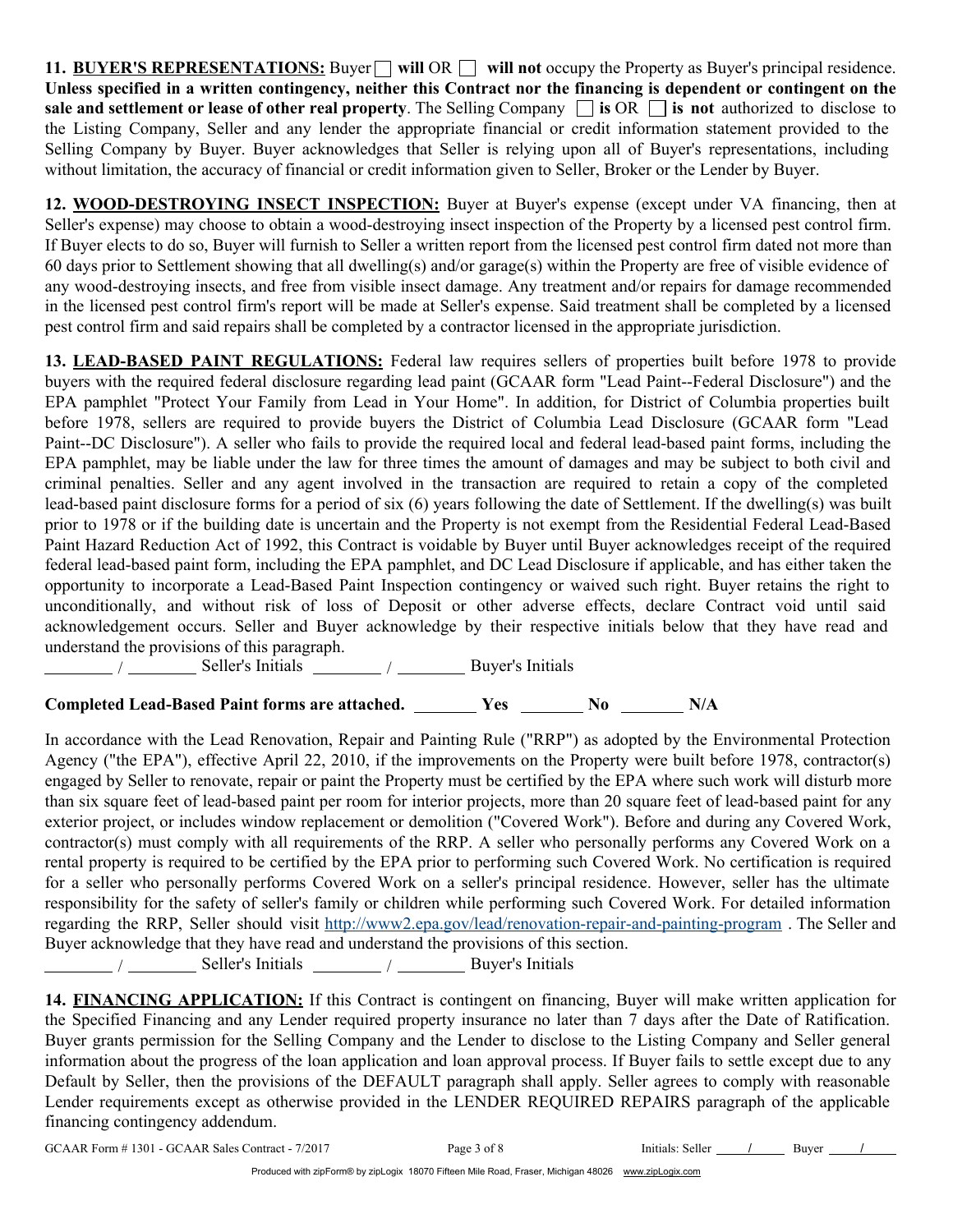15. ALTERNATE FINANCING: Buyer may substitute alternate financing and/or an alternate lender for Specified Financing provided: (a) Buyer is qualified for alternative financing; (b) there is no additional expense to Seller; (c) the Settlement Date is not delayed; and (d) if Buyer fails to perform at Settlement except due to any Default by Seller, then the provisions of the DEFAULT paragraph shall apply.

16. DAMAGE OR LOSS: The risk of damage or loss to the Property by fire, act of God, or other casualty remains with Seller until the execution and delivery of the Deed of conveyance to Buyer at Settlement.

17. TITLE: The title report and survey, if required, will be ordered pursuant to the terms in Settlement paragraph and, if not available on the Settlement Date, then Settlement may be delayed for up to 10 Business Days to obtain the title report and survey after which this Contract, at the option of Seller, may be terminated and the Deposit will be refunded in full to Buyer according to the terms of the DEPOSIT paragraph. Fee simple title to the Property, and everything that conveys with it, will be sold free of liens except for any loans assumed by Buyer. Title is to be good and marketable, and insurable by a licensed title insurance company with no additional risk premium. Title may be subject to commonly acceptable easements, covenants, conditions and restrictions of record, if any; otherwise, Buyer may declare this Contract void, unless the defects are of such character that they may be remedied within 30 Days beyond the Settlement Date. In case action is required to perfect the title, such action must be taken promptly by Seller at Seller's expense. The Broker is hereby expressly released from all liability for damages by reason of any defect in the title. Seller will convey the Property by Special Warranty Deed or by Personal Representative's Deed in the event Seller is a decedent's estate ("Deed"). Seller will sign such affidavits, lien waivers, tax certifications, and other documents as may be required by the Lender, title insurance company, Settlement Agent, or government authority, and authorizes the Settlement Agent to obtain pay-off or assumption information from any existing lenders. The manner of taking title may have significant legal and tax consequences. Buyer is advised to seek the appropriate professional advice concerning the manner of taking title. Unless otherwise agreed to in writing, Seller will pay any special assessments and will comply with all orders or notices of violations of any county or local authority, condominium unit owners' association, and/or homeowners' association or actions in any court on account thereof, against or affecting the Property on the Settlement Date. The parties authorize and direct the Settlement Agent to provide a copy of the Combined Settlement Statement to Seller, Buyer, Listing Company, Selling Company, Homeowner/Condominium Association, Relocation Company and/or any third-party payees reflected on the Settlement Statement.

18. POSSESSION DATE: Unless otherwise agreed to in writing between Seller and Buyer, Seller will give possession of the Property at Settlement, including delivery of keys, if any. If Seller fails to do so and occupies the Property beyond Settlement, Seller will be a tenant at sufferance of Buyer and hereby expressly waives all notice to quit as provided by law. Buyer will have the right to proceed by any legal means available to obtain possession of the Property. Seller will pay any damages and costs incurred by Buyer including reasonable Legal Expenses.

19. FEES: Fees for the preparation of the Deed, that portion of the Settlement Agent's fee billed to Seller, costs of releasing existing encumbrances, Seller's legal fees and any other proper charges assessed to Seller will be paid by Seller. Fees for the title exam (except as otherwise provided), survey, recording (including those for any purchase money trusts) and that portion of the Settlement Agent's fee billed to Buyer, Buyer's legal fees and any other proper charges assessed to Buyer will be paid by Buyer. Fees to be charged will be reasonable and customary for the jurisdiction in which the Property is located. (Recording and Transfer Taxes are covered in the appropriate jurisdictional addendum.)

20. BROKER'S FEE: Seller irrevocably instructs the Settlement Agent to pay the Broker compensation ("Broker's Fee") at Settlement as set forth in the listing agreement and to disburse the Broker's Fee offered by the Listing Company to the Selling Company as set forth in the multiple listing service as of the Date of Offer, and any remaining amount of Broker's Fee to the Listing Company.

21. ADJUSTMENTS: Adjustments, including but not limited to, rents, taxes, water and sewer charges, front foot benefit and house connection charges, condominium/cooperative unit owners' association and/or homeowners' association regular periodic assessments (if any), are to be adjusted to the day of Settlement. Any heating or cooking fuels remaining in supply tank(s) at Settlement will become the property of Buyer. Taxes are to be adjusted according to the information provided by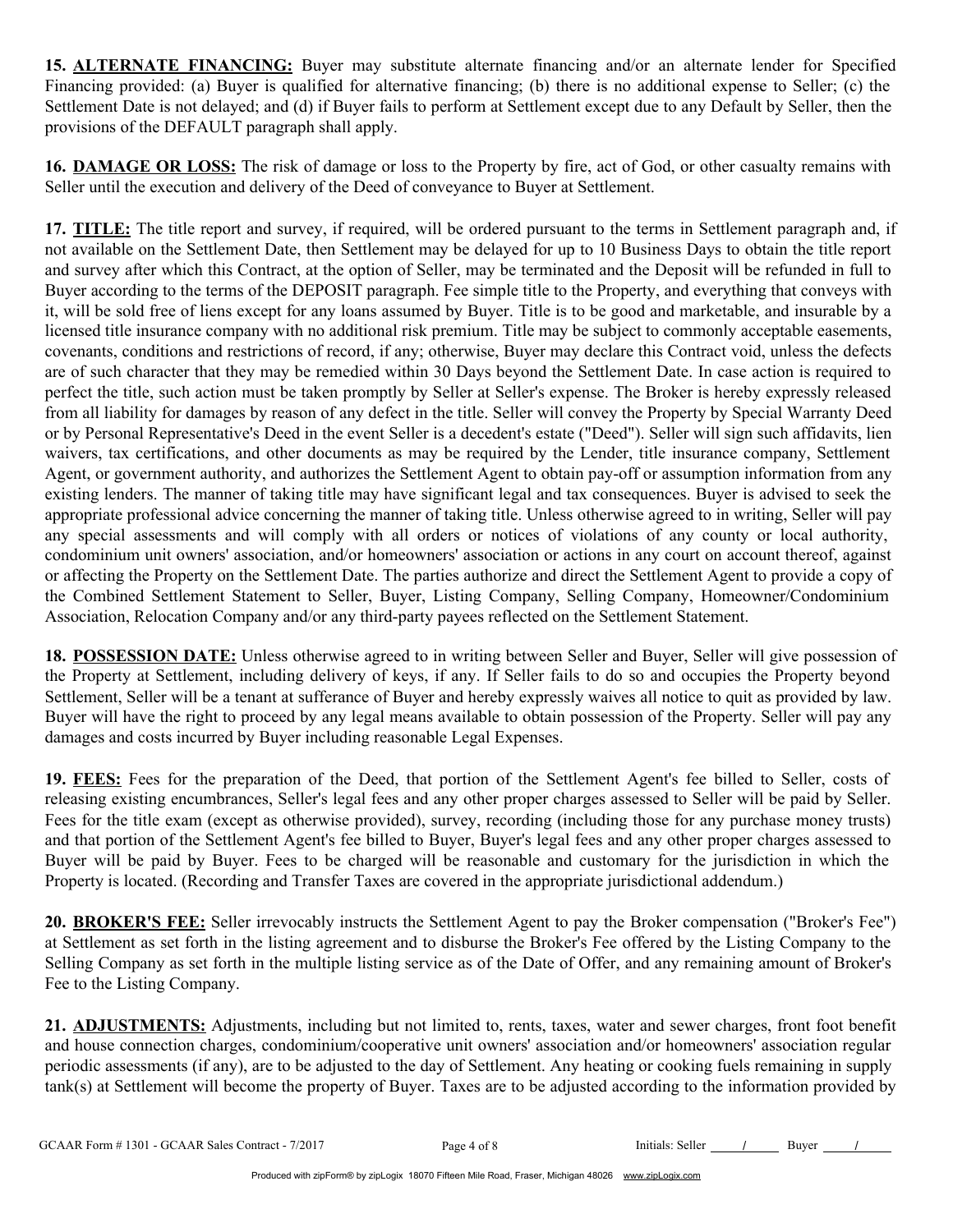the collector of taxes except that recorded assessments for improvements completed prior to Settlement, whether assessments have been levied or not, will be paid by Seller. If a loan is assumed, interest will be adjusted to the Settlement Date and Buyer will reimburse Seller for any existing escrow accounts.

22. DISPUTES: In the event of any dispute between Seller and Broker and/or Buyer and Broker resulting in Broker or any agents, subagents or employees of Broker being made a party to such dispute, including but not limited to, any litigation, arbitration, or complaint and claim before the applicable Real Estate Commission, whether as defendant, cross-defendant, third-party defendant or respondent, Seller and Buyer, jointly and severally, agree to indemnify and hold Broker and any agents, subagents and employees of Broker harmless from any liability, loss, cost, damage or expense (including but not limited to, filing fees, service of process fees, transcript fees and Legal Expenses), resulting therefrom, provided that such dispute does not result in a judgment or decision against Broker, Broker's agents, subagents or employees for acting improperly.

## 23. LEGAL EXPENSES:

A. In any action or proceeding between Buyer and Seller based, in whole or in part, upon the performance or nonperformance of the terms and conditions of this Contract, including but not limited to, breach of contract, negligence, misrepresentation or fraud, the prevailing party in such action or proceeding shall be entitled to receive reasonable Legal Expenses from the other party as determined by the Court or arbitrator.

B. In the event a dispute arises resulting in the Broker (as used in this paragraph to include any agent, licensee, or employee of the Broker) being made a party to any litigation by Buyer or by Seller, the parties agree that the party who brought the Broker into litigation shall indemnify the Broker for all of its reasonable Legal Expenses incurred, unless the litigation results in a judgment against the Broker.

24. PERFORMANCE: Delivery of the required funds and executed documents to the Settlement Agent will constitute sufficient tender of performance. Funds from this transaction at Settlement may be used to pay off any existing liens and encumbrances, including interest, as required by lender(s) or lienholders.

25. SELLER RESPONSIBILITY: Seller agrees to keep existing mortgages free of default through Settlement. All violations of requirements noted or issued by any governmental authority, or actions in any court on account thereof, against or affecting the Property at Settlement, shall be complied with by Seller and the Property conveyed free thereof.

26. DEFAULT: Buyer and Seller are required and agree to perform at Settlement in accordance with the terms of this Contract and acknowledge that failure to do so constitutes a breach hereof. If Buyer fails to complete Settlement for any reason other than Default by Seller, at the option of Seller, the Deposit may be forfeited as liquidated damages (not as a penalty) in which event Buyer will be relieved from further liability to Seller. If Seller does not elect to accept the Deposit as liquidated damages, the Deposit may not be the limit of Buyer's liability in the event of a Default. If the Deposit is forfeited, or if there is an award of damages by a court or a compromise agreement between Seller and Buyer, the Broker may accept and Seller agrees to pay the Broker one-half of the Deposit in lieu of the Broker's Fee, (provided Broker's share of any forfeited Deposit will not exceed the amount due under the listing agreement).

If Seller fails to perform or comply with any of the terms and conditions of this Contract or fails to complete Settlement for any reason other than Default by Buyer, Buyer will have the right to pursue all legal or equitable remedies, including specific performance and/or damages.

If either Seller or Buyer refuses to execute a release of Deposit ("Release") when requested to do so in writing and a court finds that such party should have executed the Release, the party who so refused to execute the Release will pay the expenses, including without limitation, reasonable Legal Expenses, incurred by the other party in the litigation. Seller and Buyer agree that Escrow Agent will have no liability to any party on account of disbursement of the Deposit or on account of failure to disburse the Deposit, except in the event of the Escrow Agent's gross negligence or willful misconduct. The parties further agree that the Escrow Agent will not be liable for the failure of any depository in which the Deposit is placed and that Seller and Buyer each will indemnify, defend and save harmless the Escrow Agent from any loss or expense arising out of the holding, disbursement or failure to disburse the Deposit, except in the case of the Escrow Agent's gross negligence or willful misconduct.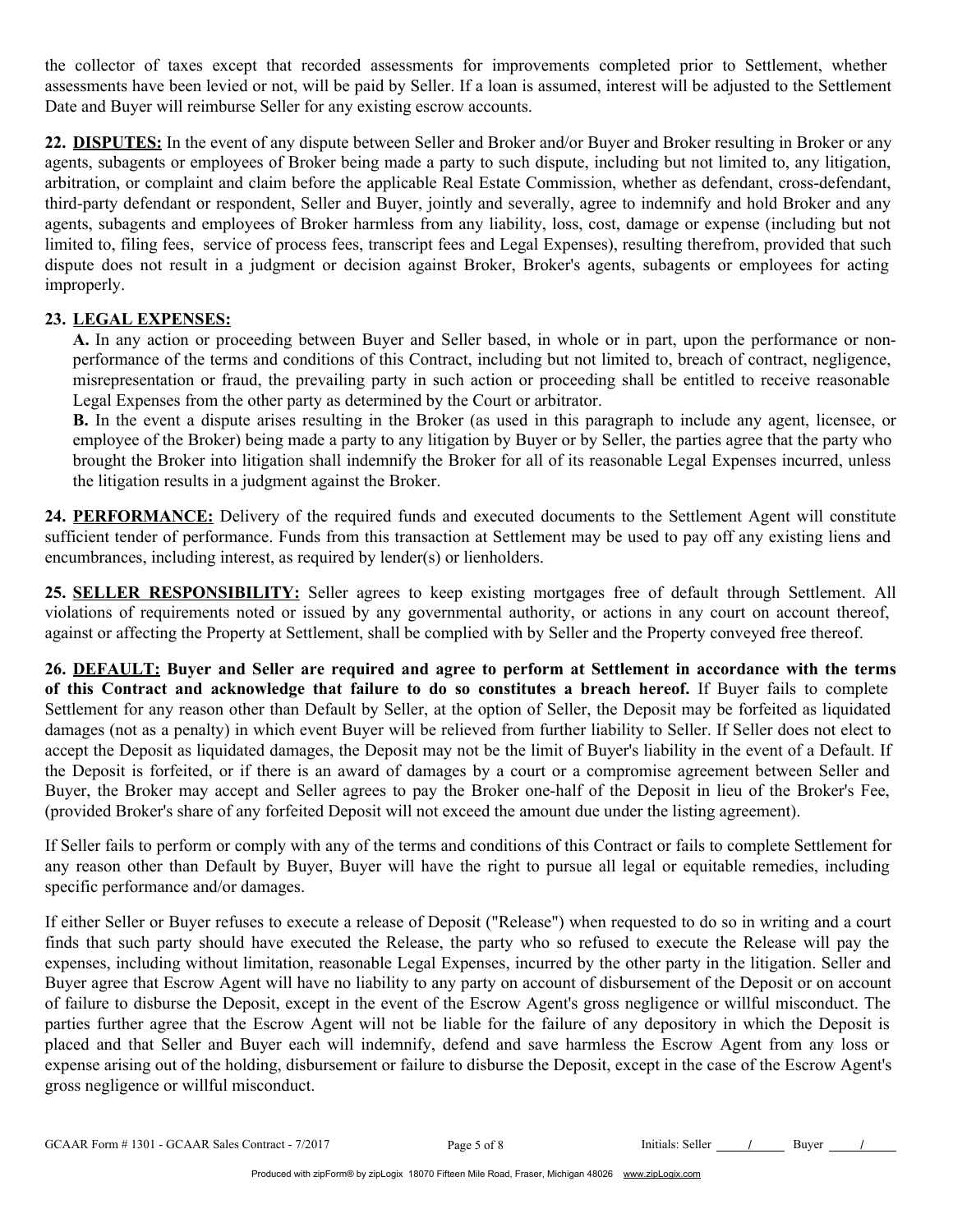If either Buyer or Seller is in Default, then in addition to all other damages, the defaulting party will immediately pay the Broker's Fee in full, as well as the costs incurred for the title examination, Appraisal, and survey.

27. DISCLOSURES TO THE PARTIES: Buyer and Seller should carefully read this Contract to be sure that the terms accurately express their respective understanding as to their intentions and agreements. By signing this Contract, Buyer and Seller acknowledge that they have not relied on any representations made by the Brokers, or any agents, subagents or employees of the Brokers, except those representations expressly set forth in this Contract. Further, Brokers, their agents, subagents and employees do not assume any responsibility for the performance of this Contract by any or all parties hereto. The Broker can counsel on real estate matters, but if legal advice is desired by either party, such party is advised to seek legal counsel. Buyer and Seller are further advised to seek appropriate professional advice concerning the condition of the Property or tax and insurance matters. The following provisions disclose some matters which the parties may investigate further. These disclosures are not intended to create a contingency. Any contingency must be specified by adding appropriate terms to this Contract. The parties acknowledge the disclosures contained herein and that the Brokers, their agents, subagents and employees, make no representations nor assume any responsibility with respect to the following:

A. PROPERTY CONDITION Various inspection services and home warranty insurance programs are available. The Broker is not advising the parties as to certain other issues, including without limitation: condition of real or personal property, water quality and quantity (including but not limited to, lead and other contaminants); sewer or septic; public utilities; lot size and exact location; soil condition; flood hazard areas; possible restrictions of the use of the Property due to restrictive covenants, zoning, subdivision, or environmental laws, easements; airport or aircraft noise; planned land use, roads or highways; and construction materials and/or hazardous materials, including without limitation, flame-retardant treated plywood (FRT), radon, urea formaldehyde foam insulation (UFFI), mold, polybutylene pipes, synthetic stucco (EIFS), underground storage tanks, defective Chinese drywall, asbestos and lead-based paint. Information relating to these issues may be available from appropriate government authorities.

B. LEGAL REQUIREMENTS All contracts for the sale of real property must be in writing to be enforceable. Upon ratification and Delivery, this Contract becomes a legally binding agreement. Any changes to this Contract must be made in writing, agreed to by all parties to the Contract, and Delivered to all parties for such changes to be enforceable.

C. FINANCING Mortgage rates and associated charges vary with financial institutions and the marketplace. Buyer has the opportunity to select the lender and the right to negotiate terms and conditions of the financing subject to the terms of this Contract.

D. BROKER Buyer and Seller acknowledge that the Broker is being retained solely as a real estate agent and not as an attorney, tax advisor, lender, appraiser, surveyor, structural engineer, mold or air quality expert, home inspector or other professional service provider. The Broker may from time to time engage in the general insurance, title insurance, mortgage loan, real estate settlement, home warranty and other real estate-related businesses and services. Therefore, in addition to the Broker's Fee specified herein, the Broker may receive compensation related to other services provided in the course of this transaction pursuant to the terms of a separate agreement/disclosure.

E. PROPERTY TAXES Your property tax bill could substantially increase following Settlement. For more information on property taxes, contact the appropriate taxing authority in the jurisdiction where the Property is located.

F. PROPERTY INSURANCE Obtaining property insurance is typically a requirement of the lender in order to secure financing. Insurance rates and availability are determined in part by the number and nature of claims and inquiries made on a property's policy as well as the number and nature of claims made by a prospective buyer. Property insurance has become difficult to secure in some cases. Seller should consult an insurance professional regarding maintaining and/or terminating insurance coverage.

G. TITLE INSURANCE Buyer may, at Buyer's expense, purchase owner's title insurance. The coverage afforded by such title insurance would be governed by the terms and conditions thereof, and the premium for obtaining such title insurance coverage will be determined by the extent of its coverage. Buyer may purchase title insurance at either "standard" or "enhanced" coverage and rates. For purposes of owner's policy premium rate disclosure by Buyer's Lender(s), if any, Buyer and Seller require that enhanced rates be quoted by Buyer's Lender(s). Buyer understands that nothing herein obligates Buyer to obtain any owner's title insurance coverage at any time, including at Settlement, and that the availability of enhanced coverage is subject to underwriting criteria of the title insurer.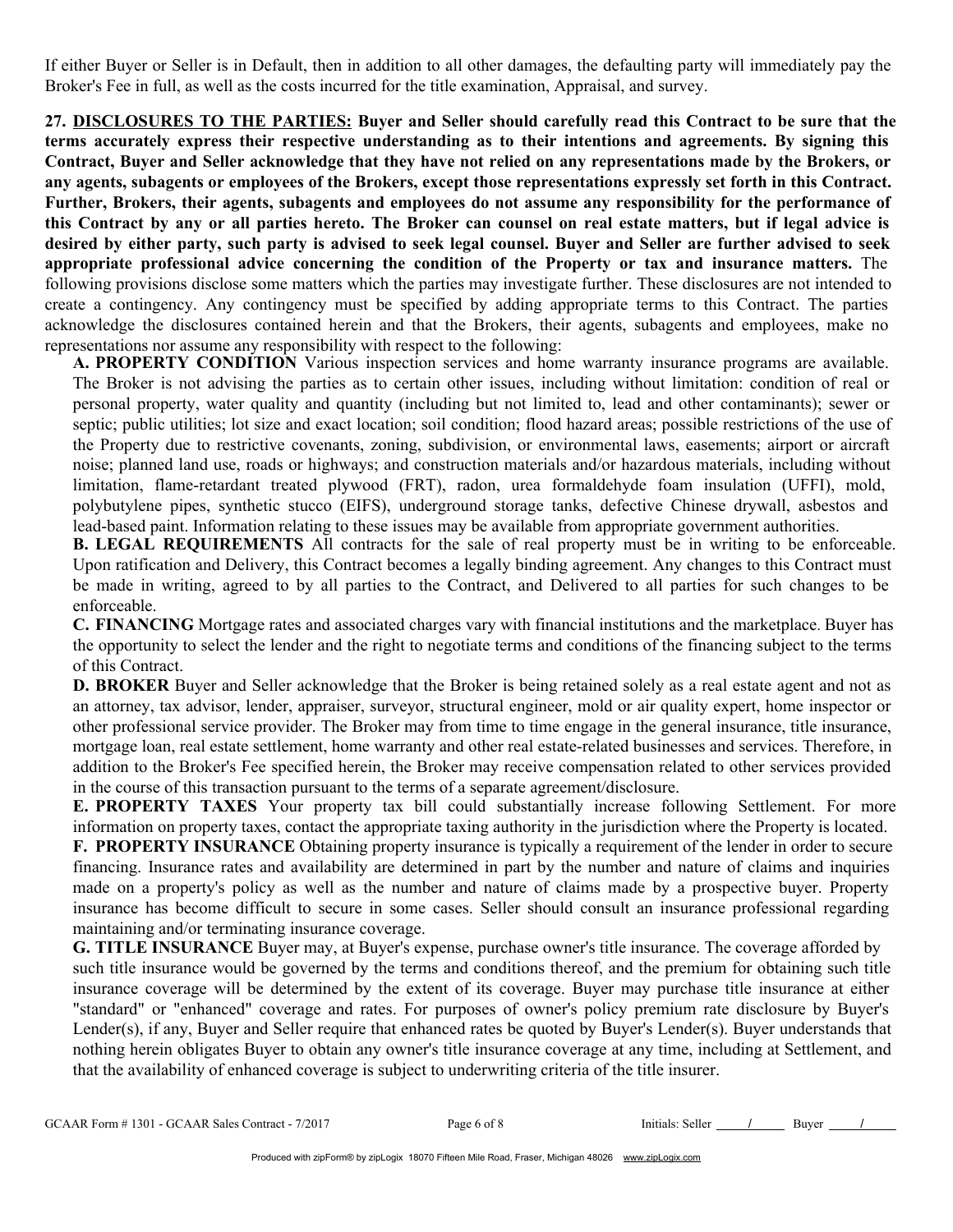28. ASSIGNABILITY: This Contract may not be assigned without the written consent of Buyer and Seller. If Buyer and Seller agree in writing to an assignment of this Contract, the original parties to this Contract remain obligated hereunder until Settlement.

29. FOREIGN INVESTMENT TAXES – FIRPTA: Section 1445 of the United States Internal Revenue Code of 1986 provides that a buyer of a residential real property located in the United States must withhold federal income taxes from the payment of the purchase price if (a) the purchase price exceeds Three Hundred Thousand Dollars (\$300,000.00) or the purchase price is less than or equal to Three Hundred Thousand Dollars (\$300,000.00) and the property will not be owner occupied, and (b) seller is a foreign person for purposes of U.S. income taxation. A foreign person includes, but is not limited to, a non-resident alien, foreign corporation, foreign partnership, foreign trust or foreign estate (as those terms are defined by the Internal Revenue Code and applicable regulations). In the event Seller is a foreign person (as described above), the Seller will be subject to the withholding provisions of FIRPTA. If Seller is not a foreign person, Seller agrees to execute an affidavit to this effect at Settlement.

## 30. DEFINITIONS:

A. "Appraisal" means a written appraised valuation of the Property.

**B.** "Day(s)" or "day(s)" means calendar day(s) unless otherwise specified in this Contract.

C. "Business Days", whenever used, means Monday through Friday, excluding federal holidays.

D. For the purpose of computing time periods, the first Day will be the Day following Delivery and the time period will end at 6 p.m. on the Day specified.

E. If the Settlement Date falls on a Saturday, Sunday, or legal holiday, then the Settlement will be on the prior Business Day.

F. "Date of Ratification" This Contract shall be deemed ratified when the Contract, all addenda and any modifications thereto have been signed and initialed, where required, by all parties, and Delivered to the other party pursuant to the Notices paragraph.

G. The masculine includes the feminine and the singular includes the plural. "Buyer" means "Purchaser" and vice versa.

H. "Legal Expenses" means attorney fees, court costs, and litigation expenses, if any, including but not limited to, expert witness fees and court reporter fees.

I. "Specified Financing" means the financing as set forth in the financing addendum attached hereto.

31. NOTICES: Notice means a unilateral communication from one party to another. All Notices required under this Contract will be in writing. Notices to Seller shall be effective when Delivered to Seller or an agent of Seller named in the Contract or that agent's supervising Manager. Notices to Buyer shall be effective when Delivered to Buyer or an agent of Buyer named in the Contract or that agent's supervising Manager. "Delivery" means sent by wired or electronic medium which produces a tangible record of the transmission (such as "fax" or email which includes an attachment with an actual copy of the executed instruments being transmitted), hand carried, sent by overnight delivery service or U.S. Postal mailing. In the event of overnight delivery service, Delivery will be deemed to have been made on the next Business Day following the sending, unless earlier receipt is acknowledged in writing. In the event of U.S. Postal mailing, Delivery will be deemed to have been made on the third Business Day following the mailing, unless earlier receipt is acknowledged in writing. The provisions of this paragraph regarding Delivery of Notices shall also be applicable to Delivery of resale packages for condominiums, co-operatives and/or homeowners associations as may be required in a separate addendum. Resale packages may also be Delivered to the parties identified above by Seller or agent of Seller through an electronic link provided by the management association.

32. MISCELLANEOUS: This Contract may be signed in one or more counterparts, each of which is deemed to be an original, and all of which together constitute one and the same instrument. Documents obtained via fax or as a PDF attachment to an email will also be considered as originals. Typewritten or handwritten provisions included in this Contract will supersede all pre-printed provisions that are in conflict.

33. VOID CONTRACT: If this Contract becomes void and of no further force and effect, without Default by either party, both parties will immediately execute a Release directing that the Deposit be refunded in full to Buyer according to the terms of the DEPOSIT paragraph.